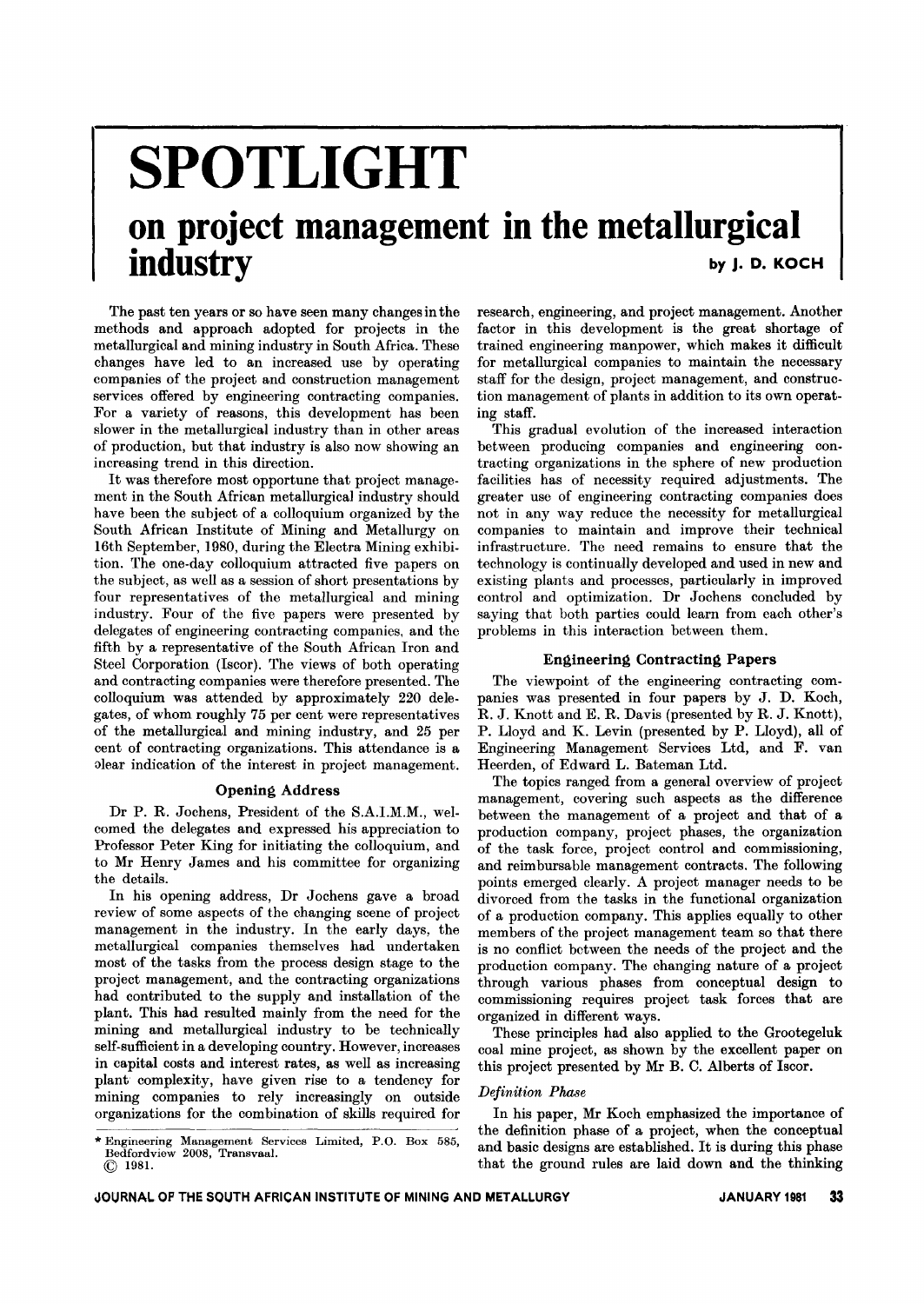is done, at comparatively little cost since no commitments have yet been made in regard to expenditure on plant and equipment. It is therefore important that this phase should be executed thoroughly, which also means that the production and commissioning staff, in addition to the process and design engineers, should be fully involved. The making of models to arrive at a suitable plant layout should be considered at this stage. The early inclusion of project and construction management expertise will contribute significantly to the sound development of a project into the implementation phase. The major costs are incurred during this phase, which includes the detailed design, the procurement of material and equipment, and the construction. The commitment of the staff of the operating and project groups to the principles and basic design estalished in the definition phase will result in better implementation, and will avoid the unnecessary and usually expensive changes in this later phase. This does not mean that changes can be totally avoided, but only those which show definite advantages after a thorough evaluation should be considered.

The longer period available to the Grootegeluk team for this preparation was a significant factor in the success of that project as outlined by Mr Alberts. For various economic and other reasons outside Iscor's control, a longer period than usual was available for this definition phase, and Iscor utilized that time with good results.

# *Commissioning*

Similarly, Mr Lloyd indicated in his paper that, to meet the objectives of commissioning, the commissioning group has to be involved from the start of the project. Mr Van Heerden enlarged on this subject, pointing out that the responsibilities for the commissioning tasks should be established early in the project. That this aspect is often the most under-estimated part of a contract and often not thoroughly planned was mentioned in the summing up at the end of the colloquium by Mr Fox-Smith of Mitchell-Cotts Projects.

# *Project Team*

For the project objective to be attained within the defined time, within the budget, and to the required quality, a dedicated task force should be established under the leadership of a project manager. This team should include a variety of staff with different interests and objectives, and it is the responsibility of the project manager to manage this diverse group (even though he often has limited authority) through the application of leadership qualities. The integration of the project team with the personnel of both end-user (or the client) and the project management organization is highly desirable. Such integration is increasingly being encountered, particularly where cost reimbursable contracts are involved. This leads to better communication between the parties, and an understanding of one another's needs and problems. Ideally, the task force should be located in one area for effective and speedy communication, as well as for the creation of good team spirit, which is so essential in the successful execution of a project.

# *Projerl Control*

The increasing complexity and cost of projects have led to a need for the effective control of time and money as an essential part of good project management. However, this is often a misunderstood subject, and, as Mr Knott stated, effective control depends on the timely evaluation of potential cost and planning hazards and the accurate reporting of these hazards with recommended solutions to the project management. The most important function is therefore a forward look, and anticipation and evaluation of events.

# Contractual Arrangements

Various views on the involvement of engineering management contractors in projects were expressed by E. B. Viljoen (Assistant Consulting Metallurgist, Gencor, C. Moll (Assistant Consulting Mechanical and Electrical Engineer, Gold Fields of South Africa), T. P. T. Page (Consulting Engineer, Rand Mines), and J. Dyer (Technical Consultant, Anglo American Corporation). They expressed a general preference for projects to be managed in-house, particularly the front-end package of feasibility study and conceptual and basic design, with the engineering contractor becoming involved in the detailed design, procurement, construction, and commissioning in a variety of ways. The shortage of manpower resources and the retention of in-house expertise are important considerations, as is the availability or lack of suitable detailed specifications in turnkey enquiries. Turnkey contracts have the disadvantage that the design executed by contractors is dictated by competitive tender conditions, and, unless detailed specifications are issued with the tender, this can lead to unsatisfactory design. Where mining and metallurgical companies are continuously involved in many projects, uniform cost and other controls, as well as data banks, are developed in-house. Engineering contractors are then expected to utilize such systems and to demonstrate their capability in a supporting role, as well as linking their own control systems to the client's systems.

Of various contractual arrangements, Mr Van Heerden pointed out that the cost reimbursable plus fee contract is highly flexible, giving the client a variety of options on the degree of control to be exercised and retained. Some of its other advantages are a reduced need for the detailed definition of scope and proposal time, the flexibility resulting from the integration of the client's and the contractor's staff in a combined project team to take advantage of the expertise available in both organizations, and the elimination of costly negotiations if many changes are contemplated. However, as stated by Messrs Page and Van Heerden, tight control must be exercised to prevent overrun on costs and time, and the optimization of costs is difficult. A variation of this type of contract, which incorporates a bonus/ penalty clause on both time and cost, was stated by Mr Viljoen to have been used in a highly successful project both from the client's and the contractor's point of view. Iscor used another variation in their contract for the construction of the Grootegeluk plant: Iscor was